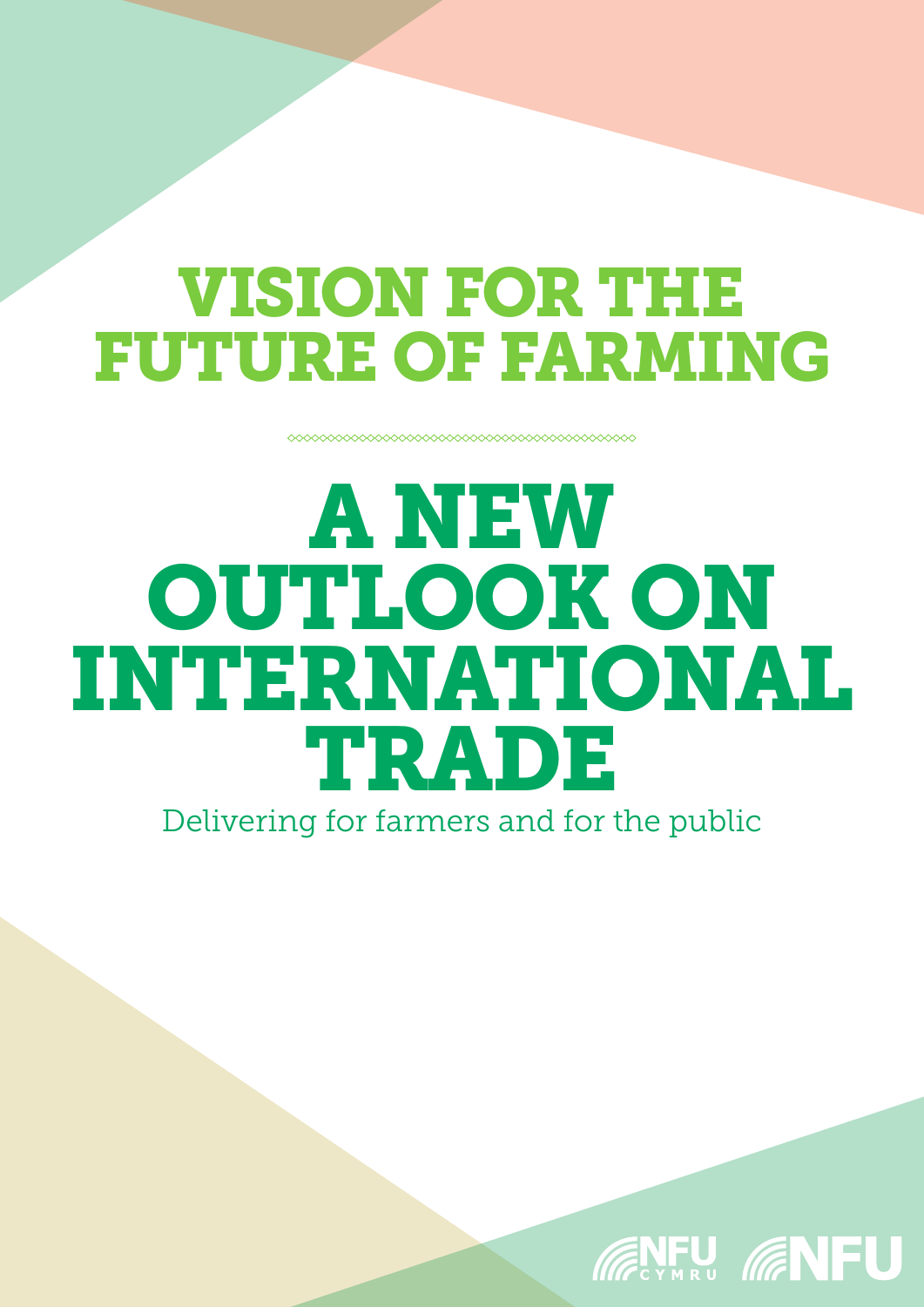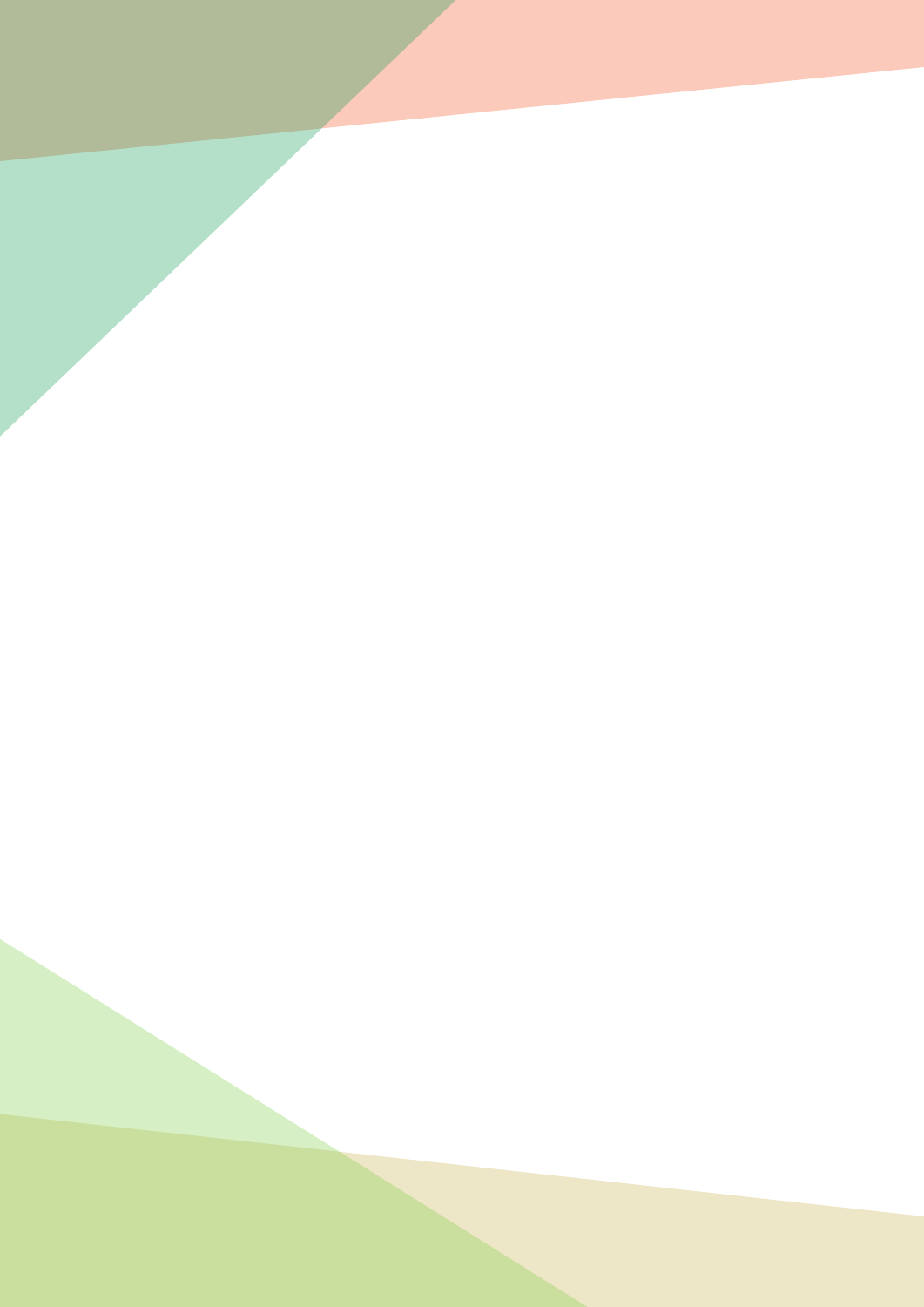# INTRODUCTION

As we stand at the brink of the beginning of the Brexit negotiations the question of the UK's future trading relationship with the EU and the rest of the world has been thrust into the forefront of political debate. There are number of potential outcomes to the Brexit negotiations: a comprehensive free trade agreement with the EU followed by new trade agreements being struck with countries across the world; or perhaps a failure of the forthcoming EU/UK negotiations leading to tariffs applied on all trade between the two blocs, with the Government subsequently reducing import tariffs to arrest inflation; and of course any combination of myriad options in between these two scenarios.

All of this leaves a number of unanswered questions – what will the impact be on farming? What should our future trading relationship with the EU be? How might a new customs agreement with the EU work? How will goods be traded between Ireland and the UK across the Northern Irish border? How do we ensure our production standards are not undermined by imported products? As the negotiations begin, we set out in this paper the principles the UK government must observe in answering those, and many more, questions.

The NFU wants to see an outcome on trade that supports our farmers to grow their businesses and to grow food for Britain and beyond. To do so, we need our Government to take a bold but composed approach to forthcoming trade negotiations with both the EU and non-EU countries; one that ensures British farmers can continue to produce food to the current high standards of which they are proud; one that ensures they do so on a level-playing field with producers elsewhere in the world; and one that maintains access to current markets for domestic produce, while growing demand at home and abroad.

In this, the second of our "Vision for the Future of Farming Papers", we set out the key issues that need to be addressed if UK farmers are to benefit from the international trading environment post-Brexit, and the approach we expect Government to take on trade policy. Alongside supporting the industry's labour needs and putting in place domestic agricultural policy and regulatory regimes that support British farming, we believe this approach will help Government realise our vision for farming as a resilient, productive and sustainable part of the UK's economy.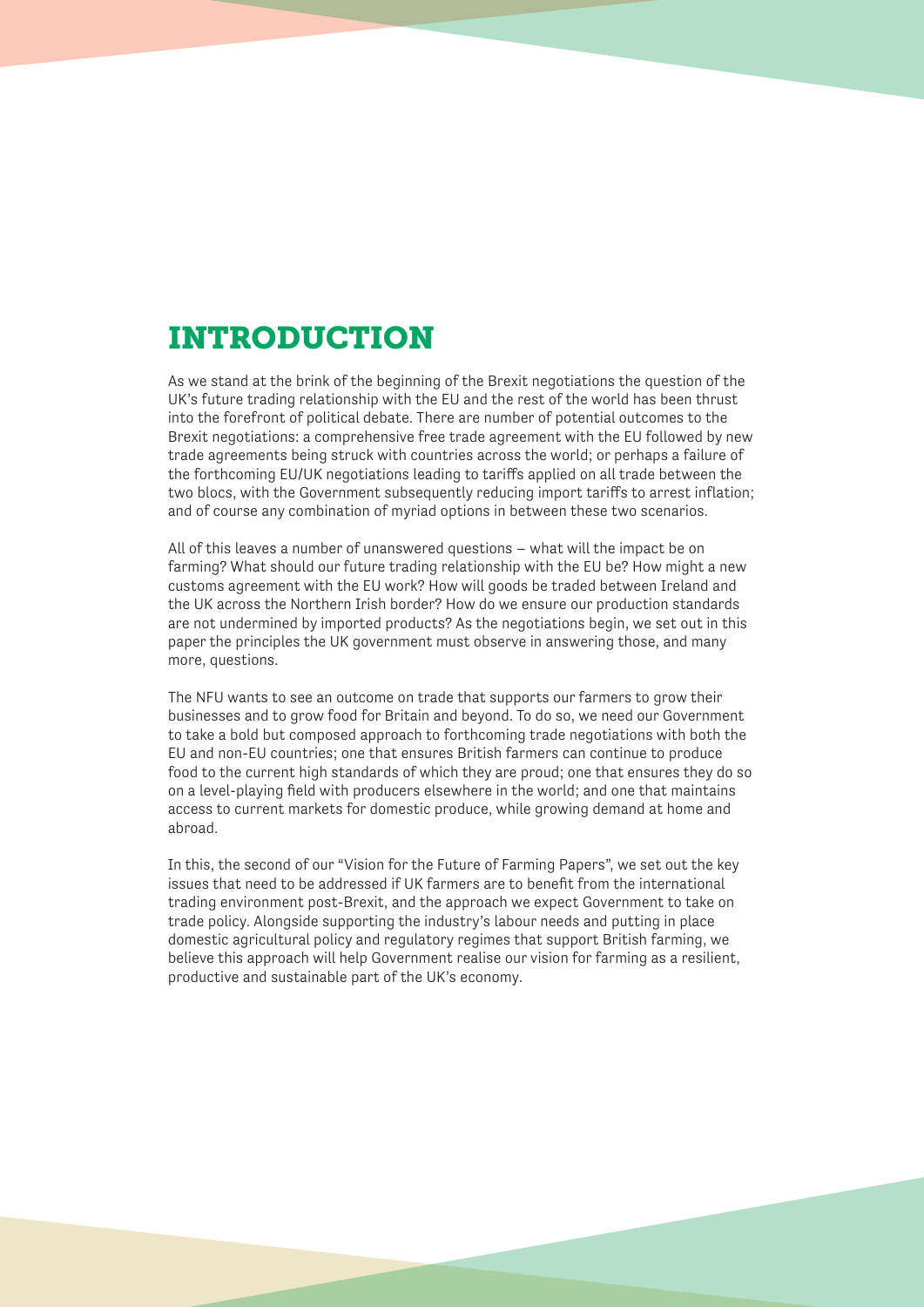# WHY TRADE POLICY MATTERS

Trade is fundamental to farming, the value chain it services, and the consumers who buy our products. UK farmers are proud to produce high quality and affordable food that the public trusts and enjoys. Developing new markets abroad and better promoting our product at home is essential for UK agriculture. But the opportunities, as well as the risks, have been brought into sharp focus by the UK's decision to leave the EU.

Any discussion on Brexit and trade must not overlook the importance of the home market. There is much to be done in growing our domestic markets, promoting UK produce better amongst UK consumers and increasing demand, for instance through greater public procurement of UK food.



## Self-sufficiency in selected commodities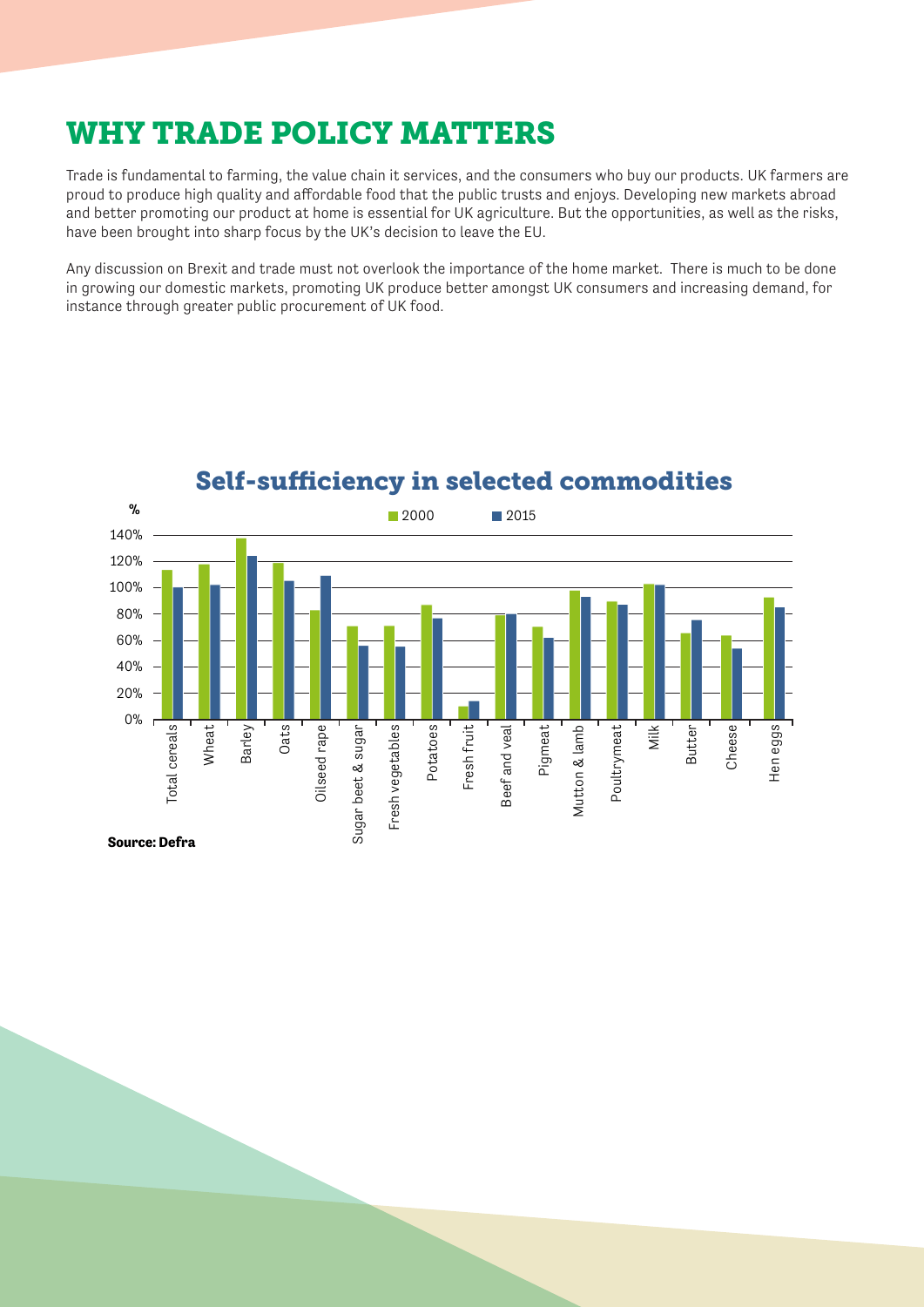However, in the context of Brexit much of the debate understandably focuses on the UK's trading relationships with overseas partners, both within and beyond Europe, and this paper focuses on the international dimension of our trade in agri-food products.

It is hard to overstate the potential international trade implications of Brexit for UK farmers. Whatever the eventual outcome from the forthcoming negotiations, there are likely to be significant changes to the competitive landscape in which our farmers operate. These may result from changes in the size and location of markets for our goods, in the associated costs of selling into those markets, and in the access granted to UK markets for food and farming products from overseas.

There are a range of potential scenarios regarding our future trading relationships with the EU and the rest of the world which will have different implications for British farmers and growers. We look at these scenarios in more detail later in this paper. It is crucial that the UK government examines these scenarios closely – the best outcome for British farming and consumers should be understood before talks begin, to ensure farming continues to occupy a unique place and perform an irreplaceable service to the UK:

- **We deliver for the wellbeing of the nation, providing a traceable, safe and affordable domestic supply of food, which the public trusts. If we undermine our food security by reducing our capacity to produce food at home, we instead rely on imports produced to different environmental and welfare standards and under food safety systems over which we have little or no control.**
- **We deliver for our environment, caring for our cherished local countryside and the environmental benefits the public value. Farmers are proud to be responsible for the upkeep of over 70% of the UK landmass, which remains feasible only as long as they run viable businesses.**
- **And we deliver for our economy, providing jobs and driving growth in rural communities and the wider economy. Farmers deliver the raw materials for a domestic food industry that employs over 3.9m people and which, as the UK's largest manufacturing sector, generates £108bn in value for the UK economy. Farm businesses are also the bedrock of the rural economy, through agriculture and other industries such as renewable energy and tourism. Indeed, for every £1 of public money invested in farming, it returns £7.40 to the national economy.**

This is why the Government has a legitimate interest in keeping the health and vitality of UK farming at the forefront of its thinking as it negotiates our future relationship with the EU and casts its eyes towards potential trade deals with the rest of the world.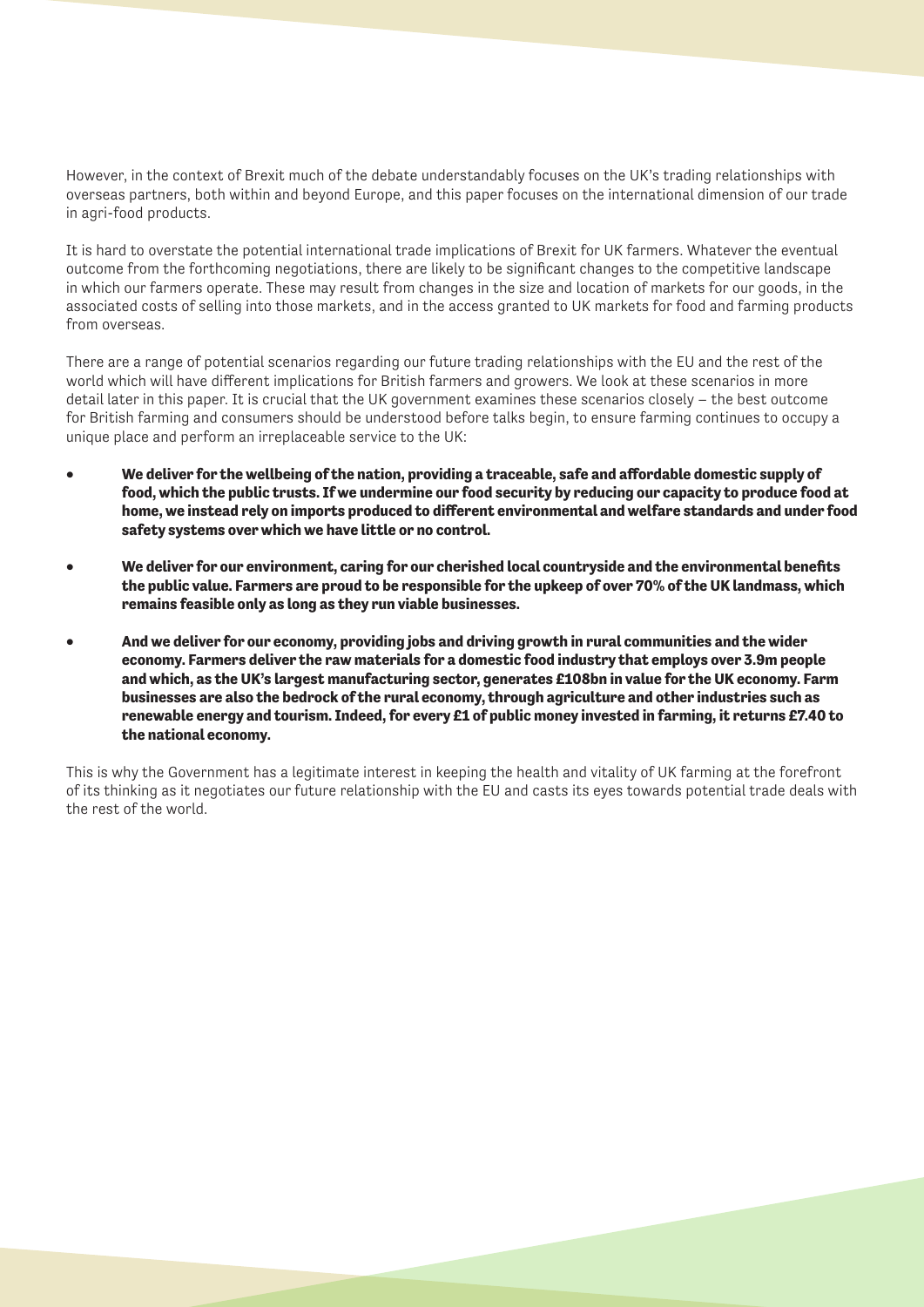# TRADE IN AGRICULTURAL GOODS: THE CHALLENGE FOR THE UK

The newly-created Department for International Trade will set the direction for non-EU trade and investment in and out of the UK, while the Department for Exiting the European Union will focus on the relationship with the EU. Importantly, both departments must work with Defra on trade in agricultural goods. Shaping the country's trade policy has high geo-political and economic implications. It is a complex and multi-faceted issue that involves:

- Negotiating trade agreements at regional, multilateral and bilateral levels
- Implementing the agreed trade and investment policies
- Providing operational support for exports and facilitating inward and outward investment

Last year the UK exported £13.8bn worth of food and non-alcoholic drinks. 71.4% of those exports went to the EU and 28.6% to non-EU markets. The top three export markets were Ireland, United States and France. UK exports range from high-value, processed products to low-value products that struggle to find a market in the UK (e.g. fifth quarter of animal carcases).

However, the UK trade balance is -£22.4bn, which makes the UK a net importer of food. In fact, the UK self-sufficiency ratio is 61% for all food and 75% for indigenous food. This shows there is considerable scope for the UK food chain to deliver an increasing proportion of the nation's demand for high quality, safe, affordable food, as well as to new export markets.

UK trade in agricultural goods is dominated by trade with the EU, so maintaining access to EU markets that is as free and frictionless as possible is a fundamental priority. Further to this, the UK government must take great care not to allow the pursuit of free trade agreements with new markets around the world to undermine our domestic agricultural sector.

#### £3,340.3 £2,153.6 £2,122.2 £1,295.6 £1,283.1 £985.8 £524.1 £519.9 £439.5 £379.3 £350.4 £337.7 £328.7 £319.5 £299.7 £288.0 £267.9  $2231.5$ £224.7 £223.2 £0 £500 £1,000 £1,000 £2,000 £2,500 £3,000 £3,500 £4,000 Ireland France Germany Italy China United Arab… Canada Singapore Sweden Japan South Africa South Korea Denmark Poland Austrailia Hong Kong Belgium Spain **Netherlands** Unites states **Source: FDF**

#### UK agricultural trade with the EU 2015 (value)



### Top 20 markets for UK food and drink exports in 2016 (£millions)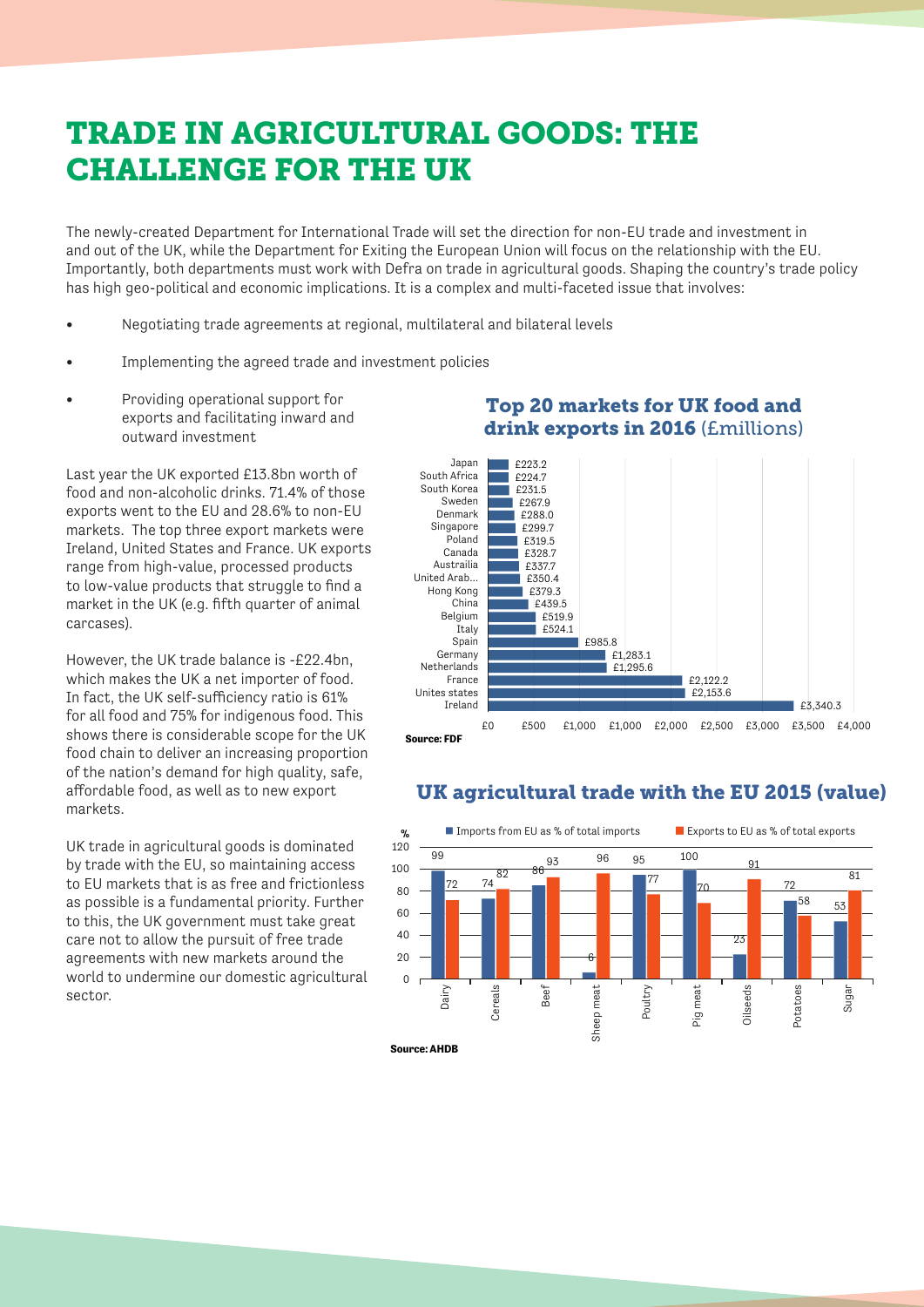The NFU expects the UK government to observe three important principles in its approach to our future trading environment once we are no longer members of the EU:

- A commitment to maintain continued access to the EU single market with minimal tariff and non-tariff barriers.
- A requirement for detailed economic assessments supporting trade negotiations so government has a clear view of the sensitivities of putative trade deals. This analysis should be completed in consultation with food and farming businesses before any offers are exchanged.
- A commitment to fully account for differences in regulations and standards when market access is negotiated with other countries and trade blocs, ensuring UK farmers are not put at a competitive disadvantage to overseas producers subject to different standards.

Alongside these important principles, there are a number of issues relating to our withdrawal from the EU and engagement with the rest of the world which must be resolved in the coming months and years, and all of which could have significant impacts on UK agriculture. These are set out in the next section.

# KEY ISSUES FOR THE UK TRADE POLICY

## UK membership at the World Trade Organisation (WTO)

The UK is a WTO member, both as a member of the EU and in its own right. This means that the UK applies the EU's set of WTO schedules.

The schedules are specific commitments made by individual WTO member governments. For trade in goods in general, these usually consist of maximum tariff levels which are often referred to as "bound tariffs". In the case of agricultural products, these concessions and commitments also relate to tariff rate quotas (TRQs), limits on export subsidies, and some kinds of domestic support.

The UK will have to establish its own set of schedules at the WTO once it leaves the EU. The UK Government has already indicated that it intends "to replicate our existing trade regime as far as possible in our new schedules". This would see, in broad terms, the UK adopting the EU's schedules and should limit the UK's exposure to objections from other WTO members, providing stability and certainty for trading businesses.

In practice, draft schedules will be established when the UK leaves the EU, and the UK will be able to trade according

to those schedules even prior to their formal approval. This certification process of schedules requires unanimity from 164 WTO members and it can take years.

The table shows some examples of EU Most Favoured Nation (MFN) tariffs applied to imports coming from countries that do not have a preferential trade arrangement with the EU. The percentages show the share of duty against 2015 commodity prices and the column on the right gives an indication of the level of duties based on current prices. In the event that a free trade agreement was not agreed between the UK and the EU, these are the tariffs that would be applied on both imports and exports.

#### EU Most Favoured Nation (MFN) import tariffs

| <b>Product</b>                                                                           | <b>Effective % tariff</b><br>$(2015)$ prices) | Tariff (p/kg)<br>(current) |
|------------------------------------------------------------------------------------------|-----------------------------------------------|----------------------------|
| Fresh/chilled pig carcases                                                               | 50%                                           | 47.8                       |
| Frozen boneless pork cuts                                                                | 65%                                           | 77.5                       |
| Fresh milk                                                                               | 74%                                           | 19.4                       |
| Natural butter                                                                           | 63%                                           | 169.0                      |
| Cheddar cheese                                                                           | 42%                                           | 149.0                      |
| Fresh/chilled sheep meat, bone-<br>in, excluding short forequarters,<br>chines/best ends | 51%                                           | 236.7                      |
| Wheat (excluding seed and durum<br>wheat)                                                | 53%                                           | 8.2                        |
| Barley (excluding seed)                                                                  | 53%                                           | 8                          |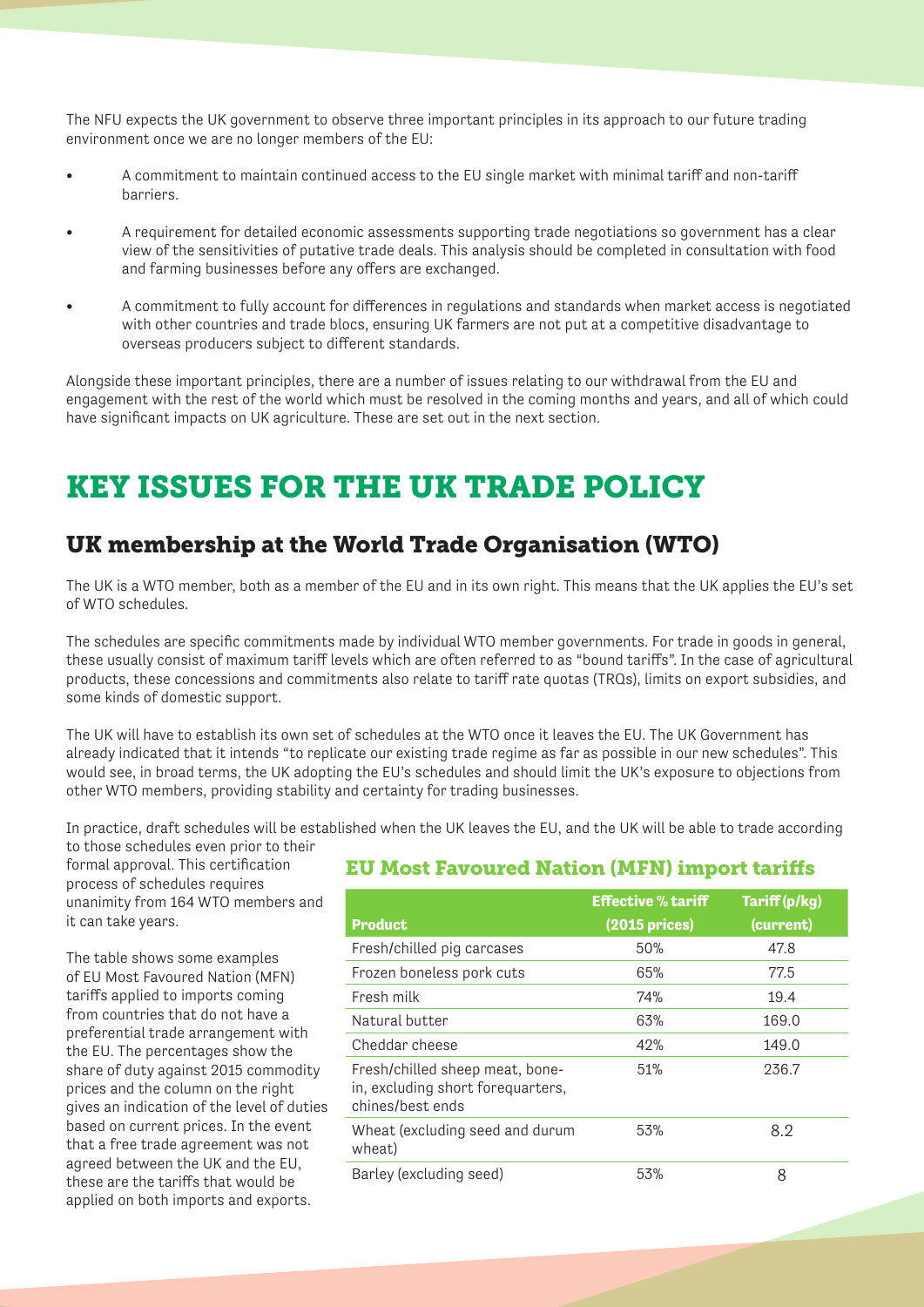## WTO tariff rate quotas (TRQs)

Despite the stability provided by the adoption of the EU's schedules, the UK will have to negotiate with the EU and other WTO members its newly established TRQs (and domestic support notification – see below). These TRQs provide for lower tariff rates for specified quantities of certain imported goods, and MFN rates for quantities that exceed the quota. Agreement of appropriate size for these TRQs is of great concern to UK farmers, especially those in the livestock sector.

Establishing the UK's own TRQs at the WTO, taking into account UK imports of goods subject to existing EU TRQs, will be complicated, and future levels of TRQs will be of keen interest to many parties. For instance, some countries may object to TRQs based on historical trade flows arguing that a division of a current EU quota is worth less than the sum of its parts, restricting flexibility in terms of which country exporters can supply into.

The NFU believes that a principled approach should be taken to the issue of TRQs as a whole, which can be accepted by all parties (EU, UK and WTO members) and so does not undermine the possibility of securing a wider free trade agreement with the EU. This approach should acknowledge existing trade flows so they do not unfairly disadvantage UK producers. Other issues, for example devising TRQs to take account of seasonal fluctuations in the availability of certain products, should also be included in these negotiations.

## Domestic support notification to WTO

Under WTO rules all domestic support measures are allocated to colour-coded "boxes" signifying the relative trade impact: green (permitted), amber (trade distorting, to be quantified and limited), and red (forbidden). In agriculture, there is no red box, although domestic support exceeding the reduction commitment levels agreed at the Uruguay Round in the amber box is prohibited; and there is a blue box for subsidies that are tied to programmes that limit production. Agricultural policy in England and Wales falls into the green box.

Trade-distorting agricultural subsidies are capped by WTO at 5% of the country's total agricultural production. The EU negotiated a bespoke subsidy cap at the WTO that amounts to €72.4bn (Total Aggregate Measurement of Support). The NFU believes that the UK should be allocated a share of the EU's commitments. If we are unable to do so, it will significantly restrict the type of domestic agricultural policy the UK can devise and implement post-Brexit.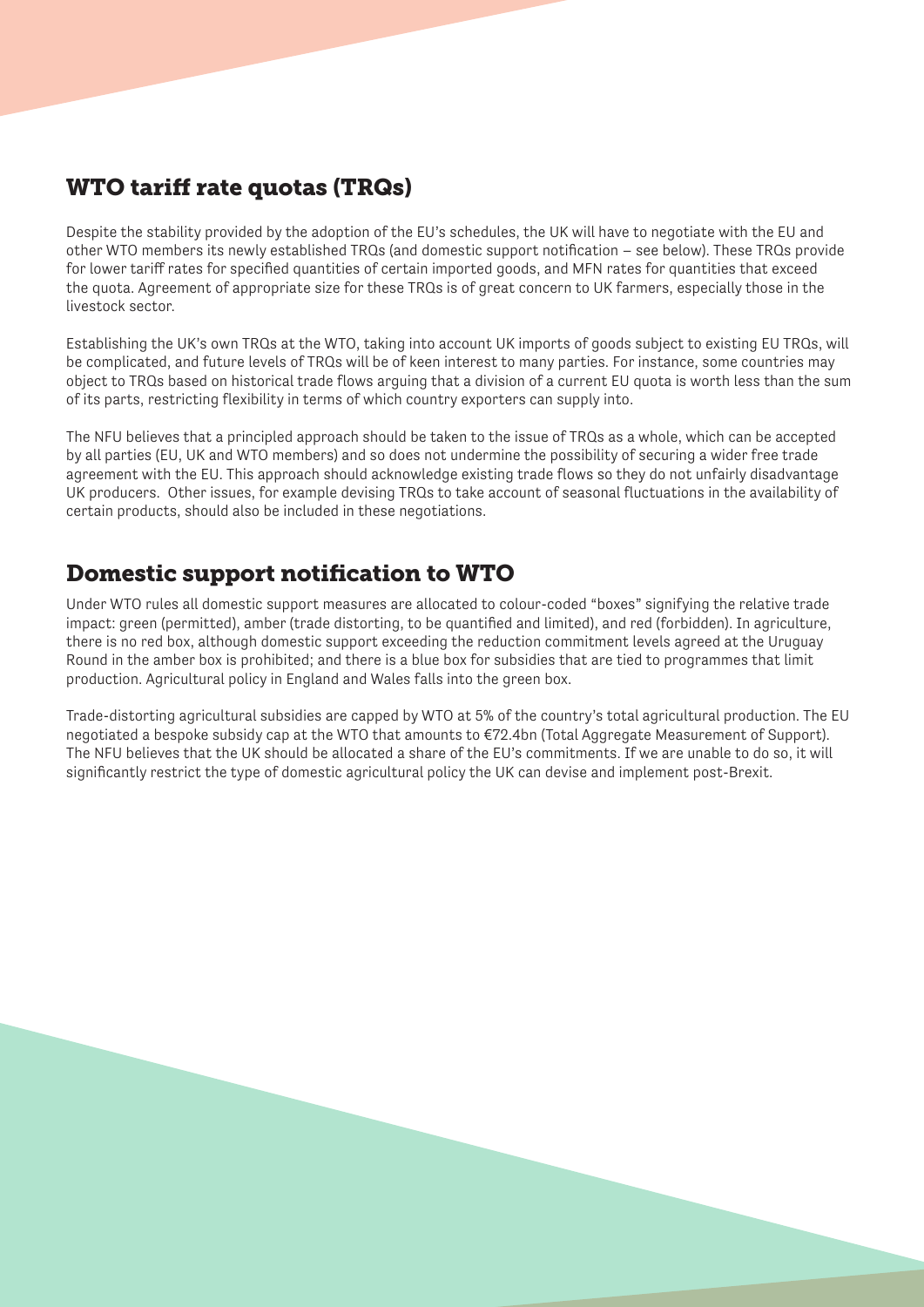## Regulation and standards

As countries or trading blocs introduce new technical regulations these can impose barriers to trade if market access depends on meeting a given domestic regulation or standard. As anticipated by the report the NFU commissioned in 2016 from Wageningen University, diverging regulatory standards impose ongoing costs for exporting businesses. This is because they need to adapt products to meet different regulatory requirements, make payments for conformity testing or conduct research into markets to assess the costs of entry. The WTO recognises non-tariff barriers such as:

- 1. Technical barriers to trade, which can be divided into:
	- a. Sanitary and phytosanitary measures covered by the Agreement on the Application of Sanitary and Phytosanitary Measures (the "SPS Agreement")
	- b. The general category of technical barriers to trade set out in the Technical Barrier ("TBT") Agreement
- 2. Customs formalities and procedures
- 3. Government procurement practices

The most relevant for the agricultural sector is the WTO agreement on Sanitary and Phytosanitary (SPS) Measures which encourages governments to "harmonise" national SPS measures with international standards, guidelines and recommendations developed by WTO member governments in other international organisations.

The Agreement allows members to choose not to use the international standards, but if the national requirement results in a greater restriction of trade the member will be asked to provide scientific justification, demonstrating that the relevant international standard would not result in the level of health protection the country considered appropriate. For instance, in 1998 the EU lost a dispute at WTO with regard to its hormone-free beef standard. As a consequence, in 2009 the EU chose to provide compensation to the affected countries in the form of better access to the EU market through a tariff-rate quota for hormone-free beef.

A key issue for UK farmers and growers concerns the use of Plant Protection Products (PPP), where Maximum Residue Levels (MRLs) are set by countries (or the EU for its Member States) for traded agricultural commodities. An MRL outlines the maximum amount of pesticide residue that a country permits on specific commodities. Once the UK leaves the EU, there is an expectation that we will move to a risk-based approach to pesticide approvals which improves access to effective products. However, in order to trade agricultural commodities with the EU the UK would have to comply with the EU MRLs. At the same time, the UK could develop its own pesticide MRLs based on international guidance.

The government must continue to value our high production standards and ensure UK farmers are not put at a competitive disadvantage to overseas producers subject to different standards. Moreover, the government should ensure appropriate levels of regulatory coherence between the UK and its trading partners to facilitate trading relationships, while developing a domestic regulatory environment suited to the specific requirements of UK farmers and growers.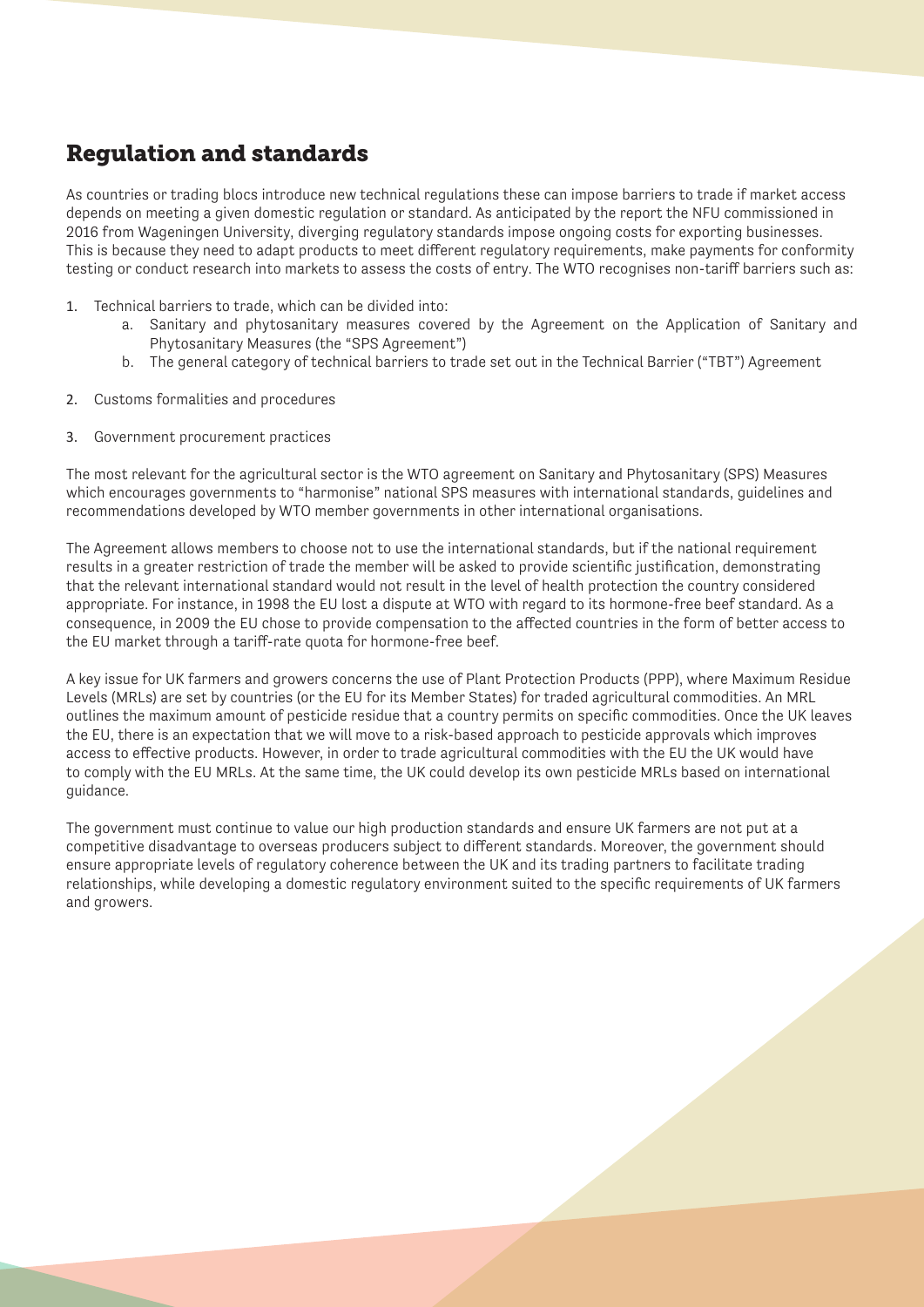### EU trade agreements

The EU has concluded trade agreements with around 50 countries. The names of the trade agreements differ depending on the content of the agreement: the Economic Partnership Agreements with partners such as African, Caribbean and Pacific (ACP) countries are aimed primarily at supporting development. Free Trade Agreements (FTAs) with developed countries and emerging economies are economically driven and based on reciprocal opening of markets. Some trade agreements are part of broader political agreements, such as with some Association Agreements. The EU also enters into non-preferential trade agreements, as part of broader agreements such as Partnership and Cooperation Agreements (PCAs).

The UK Government's intention is to adopt the current EU FTAs when the UK leaves the EU to ensure a smooth transition until the UK negotiates its own trade agreements. The UK's transitional adoption of current EU FTAs should be a three-way negotiation between the UK, the relevant trading partner and the EU. There is considerable difference of opinion, however, about whether the UK will be able to adopt all, or even some, of the EU's trade agreements on a fully functioning basis at the point of leaving the EU. Nevertheless, the NFU believes the UK government should seek to adopt existing EU preferential trade agreements, as well as of any preferential access for UK agri-food exports, at least until government can replace them with acceptable alternative arrangements.

## Future UK FTAs

The UK will be able to negotiate its own trade arrangements once it has left the EU. A trade negotiation is a long process that starts with an informal dialogue with the third country on the content of a future negotiation. It is important that the government holds a public consultation on the content and options for any FTA and conducts a detailed economic assessment of the impact of any deal.

It is crucial that the Government understands both offensive and defensive interests when engaging in trade negotiations. Opening up trade through a reduction in tariffs with third countries may bring benefits for the UK economy, including the creation of some opportunities for food and drink exports. Such agreements will also increase market access for those countries to the UK and so increase competition for UK businesses. However, while such agreements may bring benefits in terms of increasing agricultural competitiveness, they may also mean UK farmers are unable to compete fairly with imports from third countries as a consequence of domestic policy and legislative choices, for instance the high standards expected of UK producers.

Our determination is that any future trading arrangements with any country must be balanced, with the same conditions applying to imports as to exports. This should be supported by a requirement that produce with different environmental or animal welfare standards should be mandatorily labelled to enable consumers to make informed choices. The Government must ensure an adequate level of tariff protection for UK sensitive sectors when trade agreements are negotiated, and food and farming businesses must be a part of Government's future trade talks from day one, as is common practice in other trading nations.

## Irish border

Trade flows between the Republic of Ireland (RoI), Northern Ireland and the rest of the UK reflect a highly integrated agri-food sector and complex processing and supply chains, with goods regularly flowing across the border numerous times.

The main UK export destinations of food, feed and drink to the EU in 2015 was the Irish Republic, amounting to £3.0 billion in value, while £3.9 billion in food, feed and drink items were imported into the UK from the Irish Republic, second only to the Netherlands (which includes imports being re-routed from non-EU countries). Overall, in 2015, exports of agricultural products from Northern Ireland to Ireland were €567m (including food, drink, forestry and animal by-products), with imports from Ireland into Northern Ireland were €750m.

The impact of a "hard" border being erected between the RoI and Northern Ireland could clearly have devastating impact on the agri-food industries on both sides of the border, but also more widely for the UK food chain. Agriculture is a very important part of both the Irish and Northern Irish economies. It is imperative, therefore, that the Government ensures trade between the UK and Ireland is as free and frictionless as possible, with an open border uninhibited by administrative and other tariff barriers.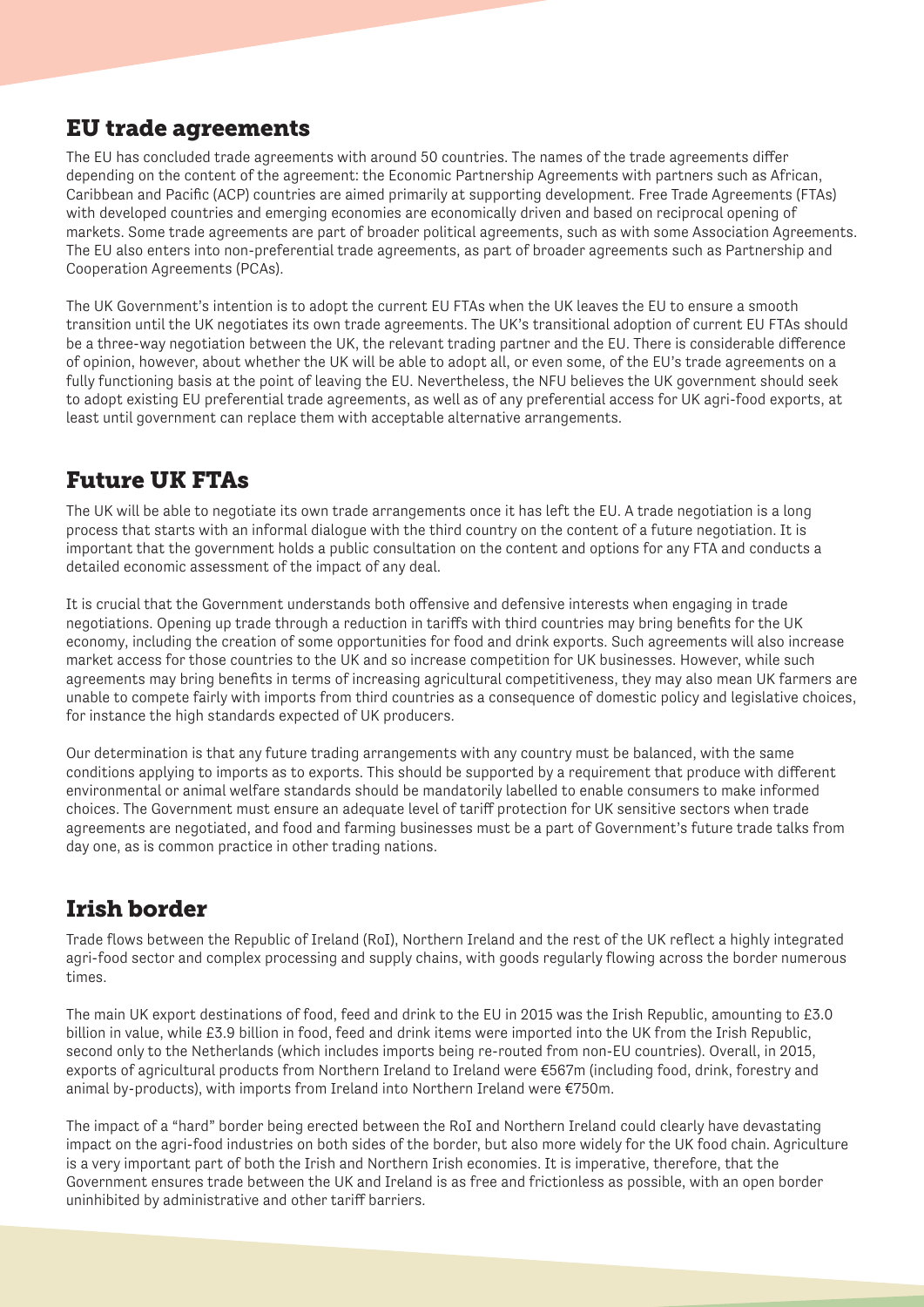# POTENTIAL TRADE SCENARIOS

There are a range of trade scenarios which may exist after Brexit, depending on the success of the EU/ UK negotiations, the terms of any EU/ UK deal, and the policy approach the UK government takes to future trade deals with non-EU countries. It is vital that we secure the right scenario both for UK farmers and for the UK public at large. A trade deal that undermines the profitability and viability of UK farming would have many serious consequences for the country. It would put in peril farming's contribution to the UK's economy and our rural communities. It would damage the ability for farmers to manage our cherished countryside. And it would destabilise our food security, meaning the British public will become overlyreliant on imports, often produced to different environmental and welfare standards and under food safety systems over which we have little or no control.

The NFU commissioned a worldleading agricultural research institute - the LEI at Wageningen University - to consider the impact of a number of possible trade and farm support scenarios that would be open to the UK Government in the event of the country voting to leave the EU. We have summarised the results in a previous report, British Agriculture: The Implications of a UK Exit from the EU. Some of the scenarios appear to suggest that there could be serious risks to farm income from leaving the EU, while the results of others suggest there could be a more favourable outcome. It comes down to a matter of judgement as to which of the scenarios appears the most likely. This in turn will depend on the policy position adopted by the UK Government. Three trade scenarios were modelled:

- 1. A Free Trade Agreement (FTA) between the UK and the EU
- 2. The World Trade Organisation (WTO) default position
- 3. UK Trade Liberalisation involving unilateral 50% reduction in import tariffs

Given the Prime Minister has indicated that she wants to pursue a bespoke trade agreement with the EU ("a new deep and special partnership"), the modelled FTA scenario would appear to most closely fit the UK Government's current preferred outcome. However, both the UK and the EU have acknowledged the risk of failing to reach an agreement at the end of the two year negotiation period, in which case both the WTO and Trade Liberalisation scenarios become pertinent.

The first scenario, a FTA between the UK and the EU, assumes that agricultural trade between the EU and the UK is broadly tariff-free, apart from UK lamb exports to the EU, which the EU would deem as a sensitive product and therefore seek to limit. Based on those assumptions, UK farmgate prices tend to increase due to the trade facilitation costs.

Under the second scenario (WTO default), future domestic agriculture policy would become more protectionist. Trade in agricultural products between the EU and UK would follow the WTO's non-discrimination "Most Favoured Nation" (MFN) rules. Those rules apply equally to all 164 WTO members. The estimated impacts for British food and farming are: an increase in farmgate prices; imports would become more expensive due to trade costs and, under the WTO agreement, higher tariffs to pay to trade with the EU. This would result in stimulation of domestic production caused by higher farmgate prices.

The third scenario is that of UK Trade Liberalisation, where the UK government introduces a reduction in its agreed WTO tariffs of 50%. Estimated impacts for British food and farming are lower prices for UK meat and dairy in particular, an impact on production levels and a decrease in the availability of assured British products in shops.

In the absence of any change in farm support payments, price changes due to Brexit would generally have a positive impact on farm incomes in

both the first and second scenarios. Under the third scenario, most sectors would experience negative impacts on farm incomes.

In many sectors the second scenario (WTO default) suggests the most positive impact on farm incomes. However, this scenario, which essentially represents a protectionist policy approach, would represent a reverse of the policies that successive British governments have pursued for the past 40 years. Furthermore, it would run counter to many of the arguments put forward by the Leave campaign in the EU referendum for opening up trade to overseas producers and stimulating downward trends in food prices.

Therefore, in the event that the UK and EU fail to reach an agreement on a future trading relationship, there are serious questions as to how long the UK government would wish to trade universally under the subsequent WTO MFN terms. Some form of trade liberalisation involving a unilateral reduction in import tariffs along the lines of the third scenario would appear to be a likely response from government, not least in an attempt to tackle potential food price inflation. But this sort of trade liberalisation scenario would have a hugely negative impact on the viability of many British farms. Not only is it uncertain that such an approach would lead to cheaper food for consumers, any such advantage to the British public would be more than offset by the damage done to the ability of UK farmers and growers to deliver the many benefits they currently provide (see page 5).

A free trade agreement between the EU and UK, along the lines of the first scenario, would therefore be the best outcome for both British farmers and the British public. So that farmers and growers can thrive in a post-Brexit Britain, and so that they can continue to deliver for our environment, for our economy and for our wellbeing, a deal that maintains free and frictionless trade between the EU and the UK should be the government's stated priority.